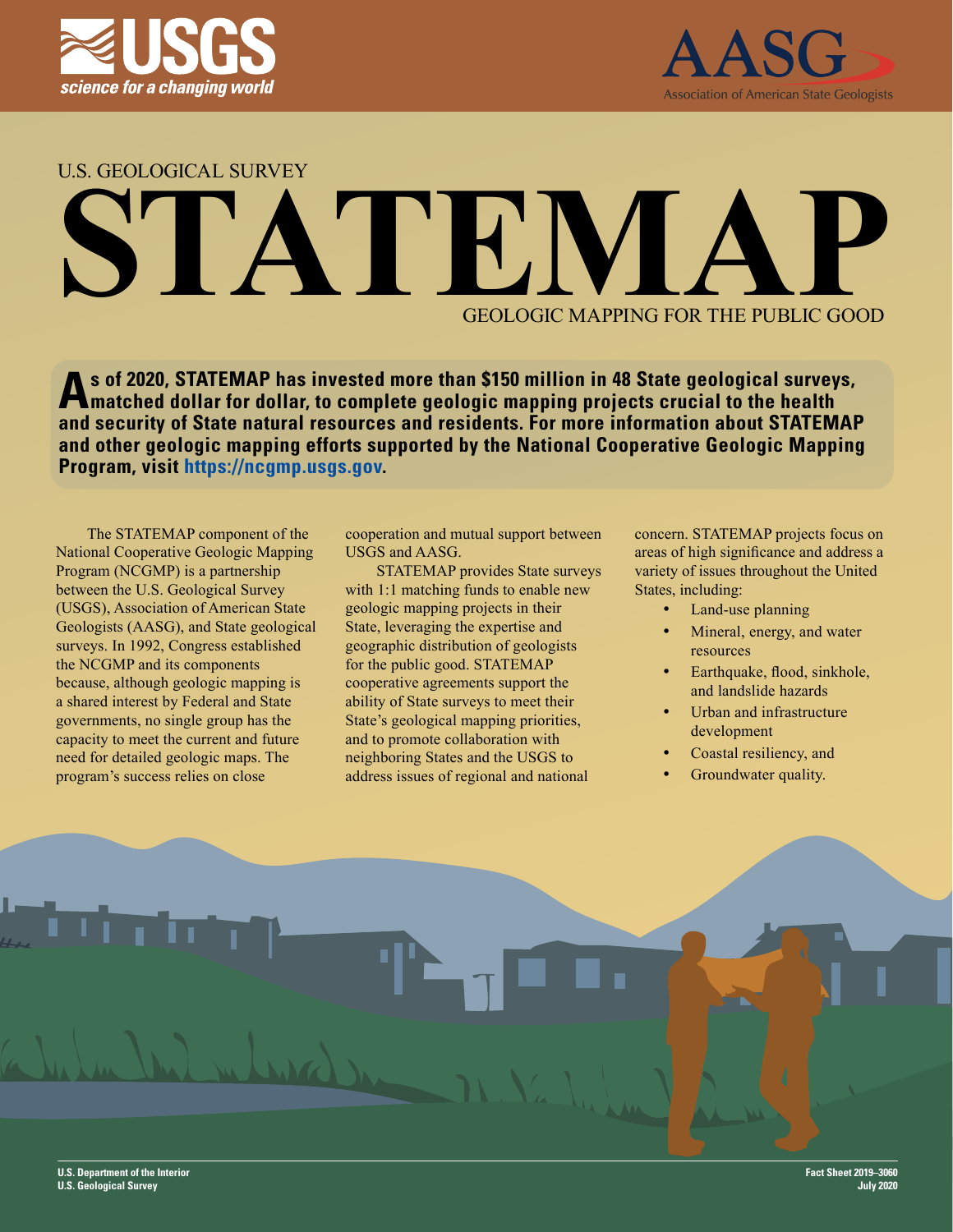## **Geologic Mapping for Mineral Investment in Alaska**

Geologic maps are essential for guiding mineral exploration. Mining companies use geologic maps to more accurately evaluate an area's mineral resources and make explorationinvestment decisions. The Alaska Division of Geological & Geophysical Surveys (DGGS) recently completed a STATEMAP-funded geologic map that guided the decision-making process for White Rock Minerals, Ltd., a multinational mineral exploration company interested in the mineral potential of east-central Alaska. The Bonnifield volcanogenic massive sulfide (VMS) district located about

100 kilometers south of Fairbanks has two known VMS deposits as well as significant potential for hosting additional zinc-silver-lead-gold-copper VMS occurrences. Along with traditional geologic mapping, DGGS collected geochemical data from igneous rocks and ore in the Bonnifield VMS district as part of their STATEMAP project.

In 2016, White Rock initiated a project in the Bonnifield VMS district. Based on DGGS's STATEMAP geologic map and geochemical data, White Rock made key decisions about property evaluation and acquisition, new exploration target identification,

property expansion through additional claim staking, and exploration and drilling plans. As of early 2018, White Rock estimates the two VMS deposits as world-class in potential, having delineated 30 exploration targets favorable for hosting mineralization and expanding their claims from 16 to 143 square kilometers.

STATEMAP work by DGGS in the Bonnifield VMS district contributed toward the scientific foundation for mineral exploration in Alaska. White Rock's utilization of these resources has resulted in a substantial investment in Alaska's economy.



Alaska Division of Geological & Geophysical Surveys scientist mapping on the Iniskin Peninsula in 2013. Photograph by T.M. Herriot.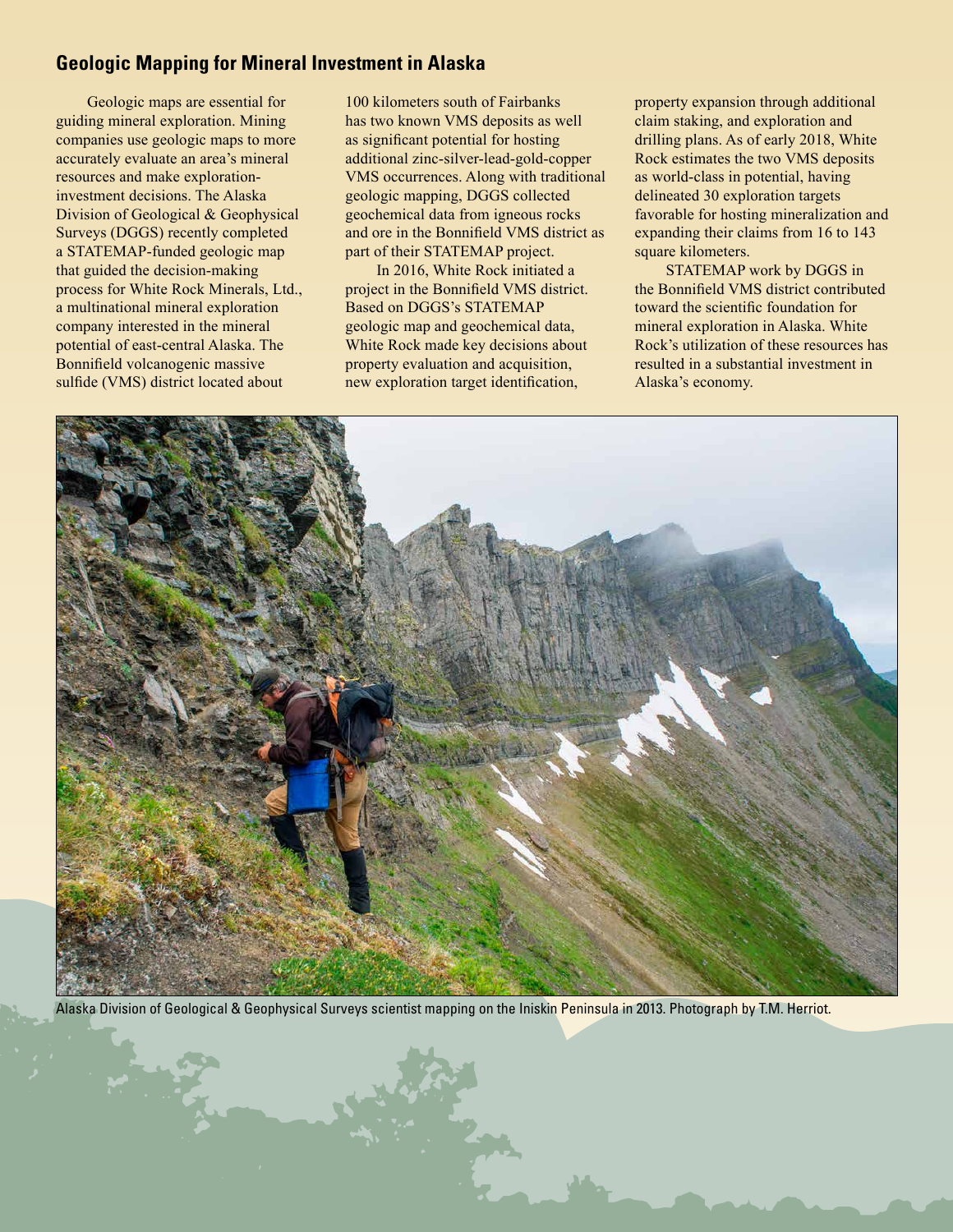## **Using Geologic Maps to Predict and Address Timberland Health in Idaho**

Geologic maps provide information that can help to identify and understand the links between ecology and geology. In northern Idaho, forest managers have utilized information from STATEMAP maps created by the Idaho Geological Survey to develop forest health guidelines in commercial timberlands.

Tree growth, mortality, effective fertilization, and replanting success are all controlled in part by the bedrock and surface geology where the trees are planted. Nutrient-poor rock types can reduce soil fertility, just as nutrient-rich rocks can support more fertile soils, so by understanding the spatial distribution of the geologic units on a geologic map

and their physical and chemical properties, forest managers can predict areas where rock type could affect tree health.

Forest managers with the Potlatch Corporation observed that tree health issues in their nearly 600,000 acres of forest correlated to the distribution of certain rock types. Using Idaho Geological Survey's STATEMAP geologic maps and reports, Potlatch's forest managers were able to identify and locate the problematic rock types in the field and adjust their management practices accordingly. Based on the characteristics of the geology, solutions ranged from adjusting fertilizer application in some areas to planting alternative tree species in other areas.



Timberland in Idaho. Photograph by A.B. Smith.

#### **Land Use on Texas' Dynamic Coast**

Coastal zone environments are ever changing. Geologic maps are used to investigate active erosional and depositional processes that can affect safety and property. In the Texas Gulf Coast region, geologic maps created by the Texas Bureau of Economic Geology (BEG), through STATEMAP, provide useful baseline data for interpreting and evaluating coastal change, how and if human activity have influenced these changes, and whether planned land-management decisions will have a positive or negative impact on the



Paddleboarders in Texas' Powderhorn Ranch conservation area. Photograph by A.B. Smith.

March 150

environment. Issues facing Texas Gulf and bay shores include habitat loss caused by coastal erosion, subsidence and sea-level rise, channel dredging and ship traffic, saltwater intrusion, and ongoing coastal development.

A coastal atlas developed from STATEMAP geologic maps will be used for the management of the Texas Parks and Wildlife Powderhorn Ranch conservation area, a 17,351-acre tract of unspoiled coastal prairie. It is the largest conservation investment in Texas history. Researchers from the Texas BEG are studying the ecosystems of the conservation area, including upland and wetland vegetation on the Ingleside barrier-strandplain, an ancient barrier system formed during the last Pleistocene interglacial period. These wetlands help protect local communities from storm surges and sea-level rise and help boost the local economy by supporting recreational activities.